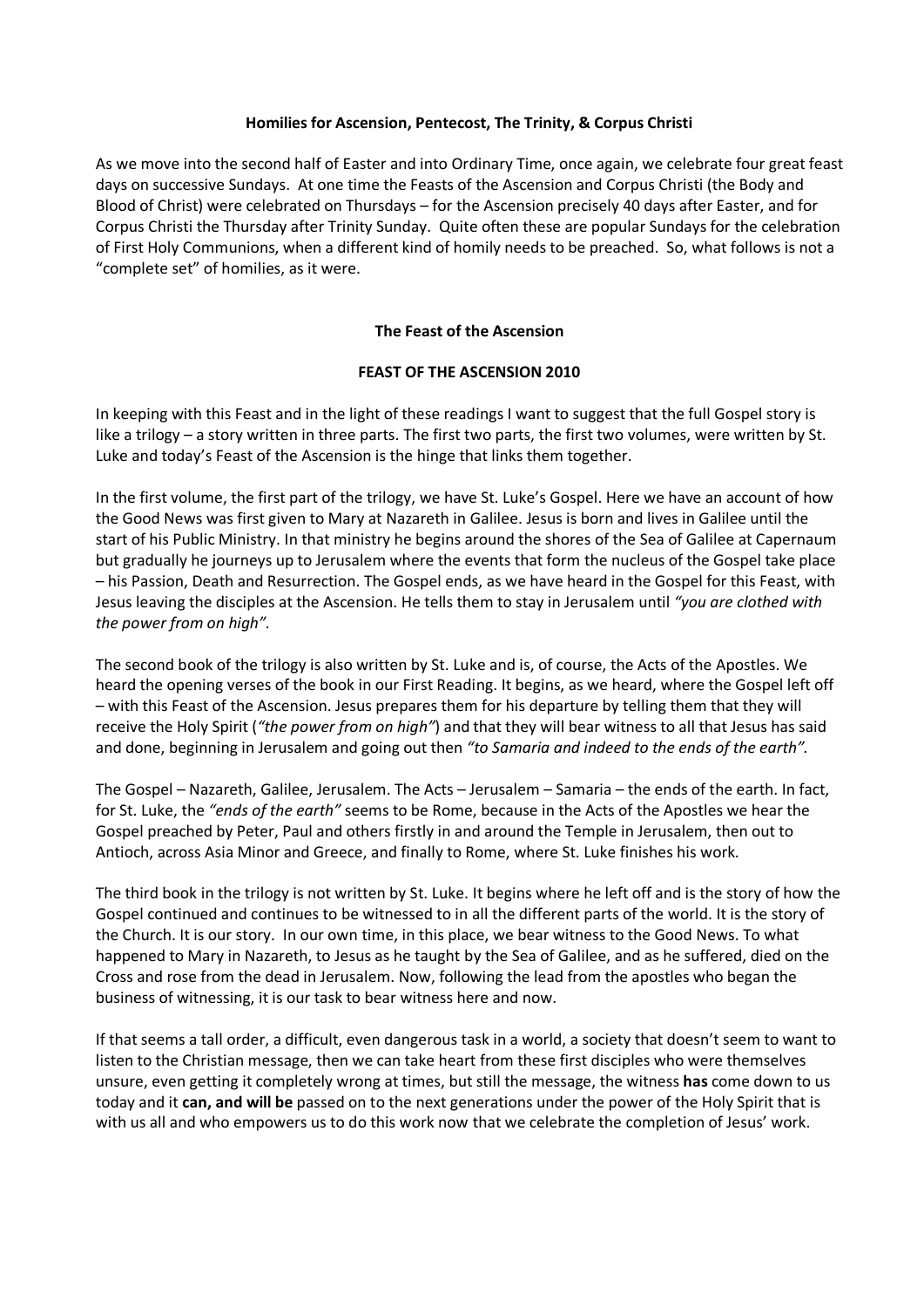#### **FEAST OF THE ASCENSION 2013**

That's a very cheerful and up-beat ending to our Gospel, *"…they went back to Jerusalem full of joy; and were continually in the Temple praising God."* As a matter of fact ten days later, according to St. Luke in the Acts of the Apostles, they were all locked up in the Upper Room, fearful of what the Jewish authorities might do to them. Perhaps that initial joy and confidence have evaporated as they face the reality of their situation:-

Jesus, their Master, is no longer with them as he has been. They are on their own now, except for this praise of the Holy Spirit to guide them.

During his time with them Jesus preferred to use the word *'disciple'* to describe his followers. It is a word which can also be translated as *'apprentice'*. He is the Master Craftsman, they are his apprentices learning their trade from his example and expertise. We, today, are the current crop of apprentices, called to learn our craft from the Master and from previous generations of disciples. Of course, no matter who we are, whether we are a parishioner or a parish priest in Washington, or the Bishop of the Diocese, or the Bishop of Rome for that matter, in relation to the Master, throughout our lives, we are always apprentices.

**BUT** – and this is where our celebration of the Ascension comes into play – we are also called to grow up, to be mature disciples who take up the responsibility of sharing and teaching Jesus' message today. Just like those original disciples, there might well be the same reaction that they had:- an initial welcome, *"Oh yea, I'm up for that!"*, only to be followed by a certain fear and wondering how to go about such a daunting task.

The thing is that Jesus did not leave behind an instruction manual which outlines in a step-by-step process everything we have to do, in each generation, to preach that Good News effectively in our own time. We are not following a series of commands on a TV or computer screen when we are trying to set up the TV or install a new application. It just isn't like that. What we do have, however, are Jesus' words and actions in the Gospels, the wisdom and experience of the first generation of disciples in the rest of the New Testament, and the wisdom, the triumphs and the mistakes of subsequent generations in the great tradition of the Church.

Each generation is called to try to share the Good News in a way that is accessible and understandable to the people of the day – in the language they use, in their experience of life in all its varieties {poverty, wealth, sickness, freedom, slavery, hopefulness and expectations [realistic and otherwise]}. The Good News is for all peoples of every generation.

There is no doubt that, as generations in the past have done, we will make mistakes, possibly go down blind alleys but, aware of Jesus' promise and gift of the Holy Spirit to guide us, we will also get it right and move on as the mature, adult disciples we are called to be.

# **The Feast of Pentecost**

#### **PENTECOST 2004**

The other day I happened to catch the *"Thought for the Day"* slot on Radio 4's Today Programme. Picking up on the alarming report on the problem of obesity in this country the speaker contrasted the overfeeding of the outer-man/person in our culture to the new starvation of the inner man/person – sometimes called *"The Spirit".* Whereas in many places where food is scarce and hard to come by there is a strong tradition of feeding the spiritual, the inner person, the reverse is not the case **for** us.

It seems that a reliance on fast, convenience foods containing too much sugar, salt and fat are building up problems for the future health of the nation. It is not too far-fetched with regard to the spirit – the inner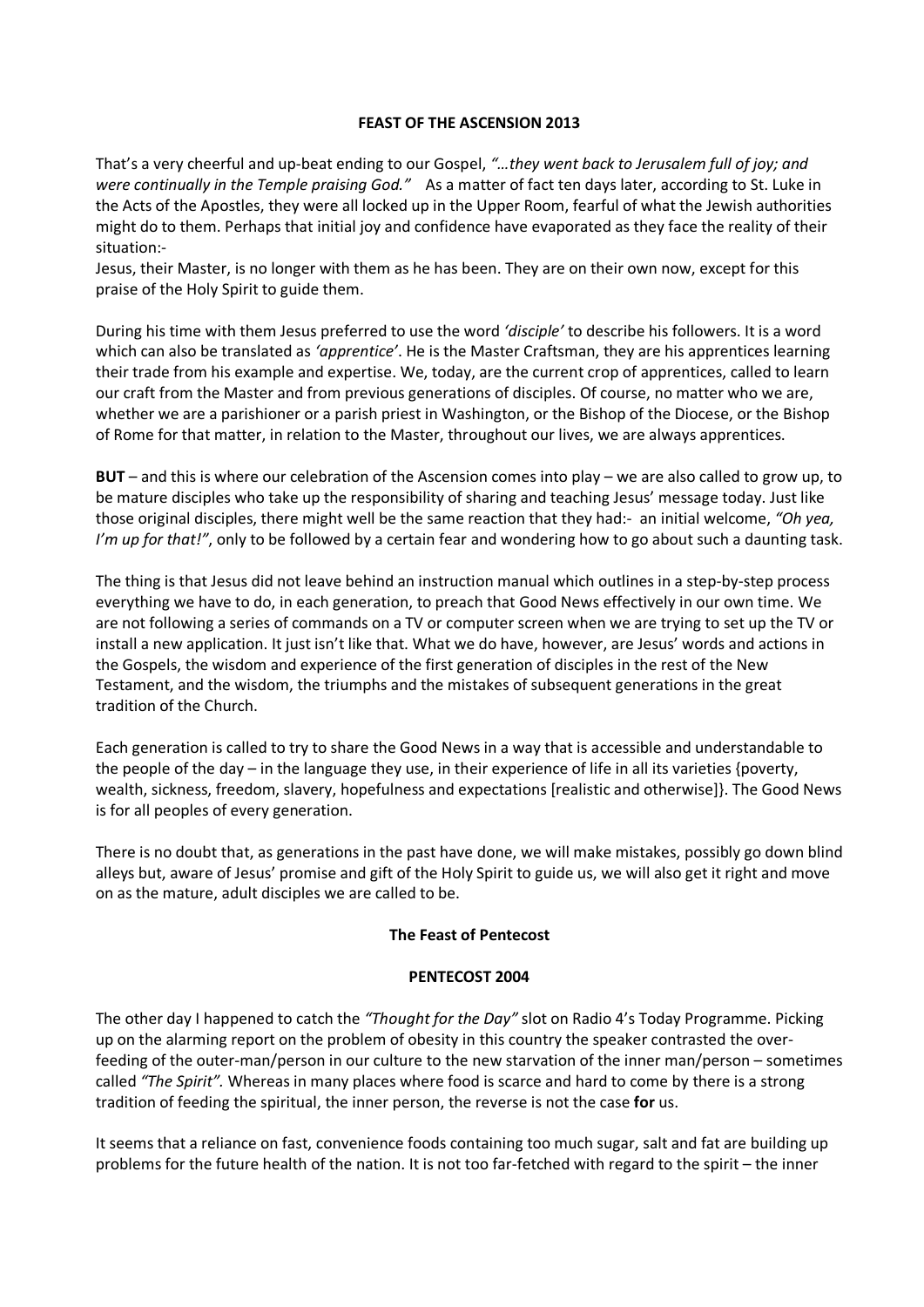person – there is also evidence of a reliance on the equivalent of fast foods and quick fixes. Everything from crystals, to Reiki, to Tarot cards are used by some people for that spiritual buzz. I notice that one of the TV channels is even offering a live séance next week in which people are invited to take part in groups in their homes. Reality TV taken to another extreme, another excess.

The story of God's Spirit in our lives has a very different look to it. We heard in that First Reading of the initial buzz the disciples felt on the First Pentecost. We also find people having similar experiences both in the early church and today. But there is much more to the Spirit than that initial buzz.

Notice that two of the metaphors for the Spirit – Wind and Fire – are two of the four basic elements of life – Earth, Air, Fire and Water. They are things that are always present as part of the basics of life. God's Spirit is part of the basics of our life. Which is why, I think that in our other two readings, we have that image of the home:

- *'….The Spirit of God has made his home in you'*
- *"… we shall come to him and make our home with him…"*

God's Spirit lives in us, is at home in us, and enlivens our own spirit. But like everything else that we are at home with, we can take it all for granted and neglect it – starve it.

People **do** feel the need for the spiritual in their lives – something to feed their Spirit. The gap, the emptiness of a life lived without the Spirit is deeply unsatisfying – but quick-fixes don't work, just as quickfixes don't work in feeding the outer person in the long term.

Sustained and healthy nourishment from the Spirit comes in the usual, unsurprising forms – prayer, reflection and exercising the Spirit in action – for justice, healing, wholeness. All those things which lead to ultimate satisfaction in our lives.

# **PENTECOST SUNDAY 2004**

The images of today's feast are familiar to us: a strong wind, tongues of fire, Jesus breathing on his disciples. From people cowered in the Upper Room with the doors locked 'for fear of the Jews', suddenly we have people ready to burst out of the doors into the centre of Jerusalem ready to proclaim their belief in the Risen Lord, and to share that belief with others. These people are fired up, filled with enthusiasm, where five minutes earlier they were cowering with fear and dread. I wonder how many of us have experienced such a dramatic change in our attitude towards faith. Indeed, I wonder where our enthusiasm lies at times.

Last week our Mass was somewhat more lively than usual, our temporary visitors have a different way in expressing themselves, but one thing was particularly noticeable to me in that celebration – the enthusiasm with which the children about to make their First Holy Communion answered *"I do"* to those questions about their faith in the renewal of baptismal promises They said it with gusto, and it was great to see.

In talking with a group the other day people were sharing experiences when they felt a powerful sense of the presence of God in their lives. One person mentioned a particular rosary rally they took part in where there was a real sense of everyone praying together, someone else mentioned a festival Mass and the singing of a particular hymn that had a deep impact on them. In sharing similar stories at other times people have talked about a quiet time in a chapel, or at a shrine, or at a particular place of pilgrimage. The occasions are different for different people, but the experience is the same: a deep sense of the presence and power of God present in their life.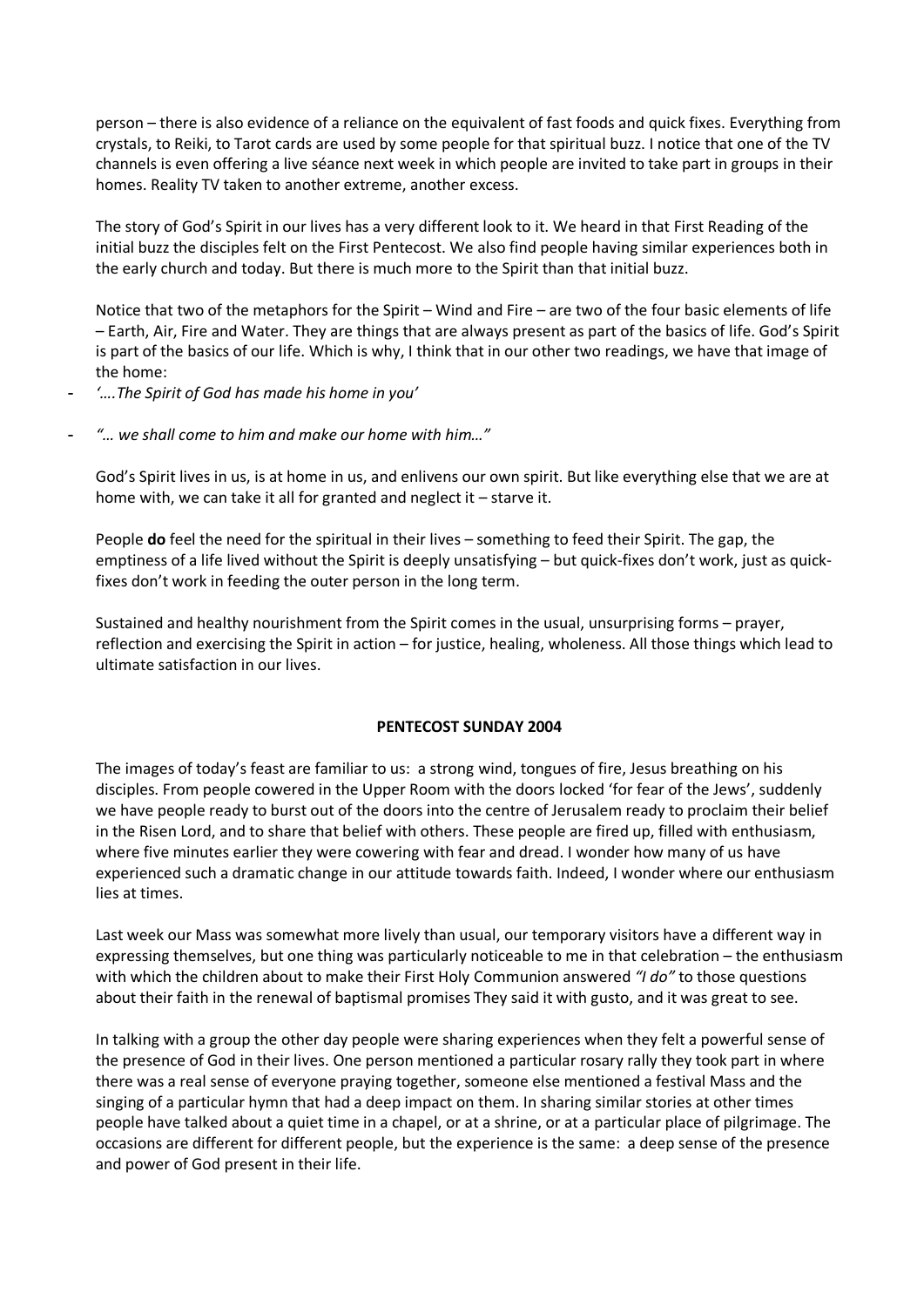I hope that all of us have some memory of an occasion like that. As Catholics we tend to shy away from such ideas thinking that they belong either to the earliest days of the Church or to Pentecostalists and people like that. It is certainly true that we should be wary of people who think that to be a true Christian you need to have a profound experience like Pentecost every day of your life. That is not the way faith works.

Most of the time our lives are pretty mundane, plodding along at a steady, often monotonous pace. Sometimes life is rough and difficult, and sometimes, thank God, it is vibrant and exciting. Our faith tell us that God is in all of these occasions, present at all times. Memories of events where God has seemed particularly close – at rallies, Masses, in chapels, on particular occasions – high times – can help us get through the low times, and sustain through the monotonous times.

The Spirit of God has been given to us at Baptism and Confirmation – a Spirit that never leaves us, even if we forget or ignore the presence of the Spirit ourselves – always there. Special moments can bring to the surface the realisation of that abiding presence at all times. That presence brings with it all kinds of gifts, as St. Paul talks about in our Second Reading. For the disciples, it was the courage to go out and to preach the Good News, and ultimately the gifts are all for the same purpose; so that the God who shows himself in our lives may be known and experienced by others.

It is as simple as that. Where, then is our enthusiasm for professing this faith, for sharing this faith? What difference does this feast make to our lives, or is it just another marker that one more week has passed in our lives?

Every one of us has received the gift of the Spirit. Where can this be seen?

# **FEAST OF PENTECOST 2010**

The Christian Faith is one that offers an approach to life that is *"both… and"* rather than *"either…or"*. As such we are used to trying to hold together things that seem on the face of it to be paradoxical. God is both three persons and one God. Jesus is both human and divine. At the same time SINNER AND JUSTIFIED.

The paradox – the *"both…and"* that we are invited to hold together – about the Holy Spirit is that the presence of this Spirit is both hugely transforming and quite ordinary. This is something brought out in our Readings in the Liturgy.

The extraordinary and transformative power of the Holy Spirit is brought out in that First Reading and its account of the First Pentecost – a powerful wind from heaven, the noise of which filled the whole house and the appearance of tongues of fire. Something very special and very different is going on here and through the presence in them of this Holy Spirit, the Apostles, who had been more or less in hiding in the room where this all took place, are now sufficiently fired up to go out amongst a potentially hostile crowd and bear witness to their faith in the Risen Jesus, with some quite extraordinary results. The transformation power of the Holy Spirit.

Our other Readings bring another aspect of that Spirit to light – which is *"both…and".* In the Gospel Jesus tells his disciples that he and the Father and the Spirit will come in love on the disciple and *"we shall make our home with him".* This is precisely the same image used by St. Paul in our Second Reading, *"the Spirit of God has made his home in you."* Now there is nothing more normal, ordinary and everyday than *"being at home"* and this is how the Spirit is described.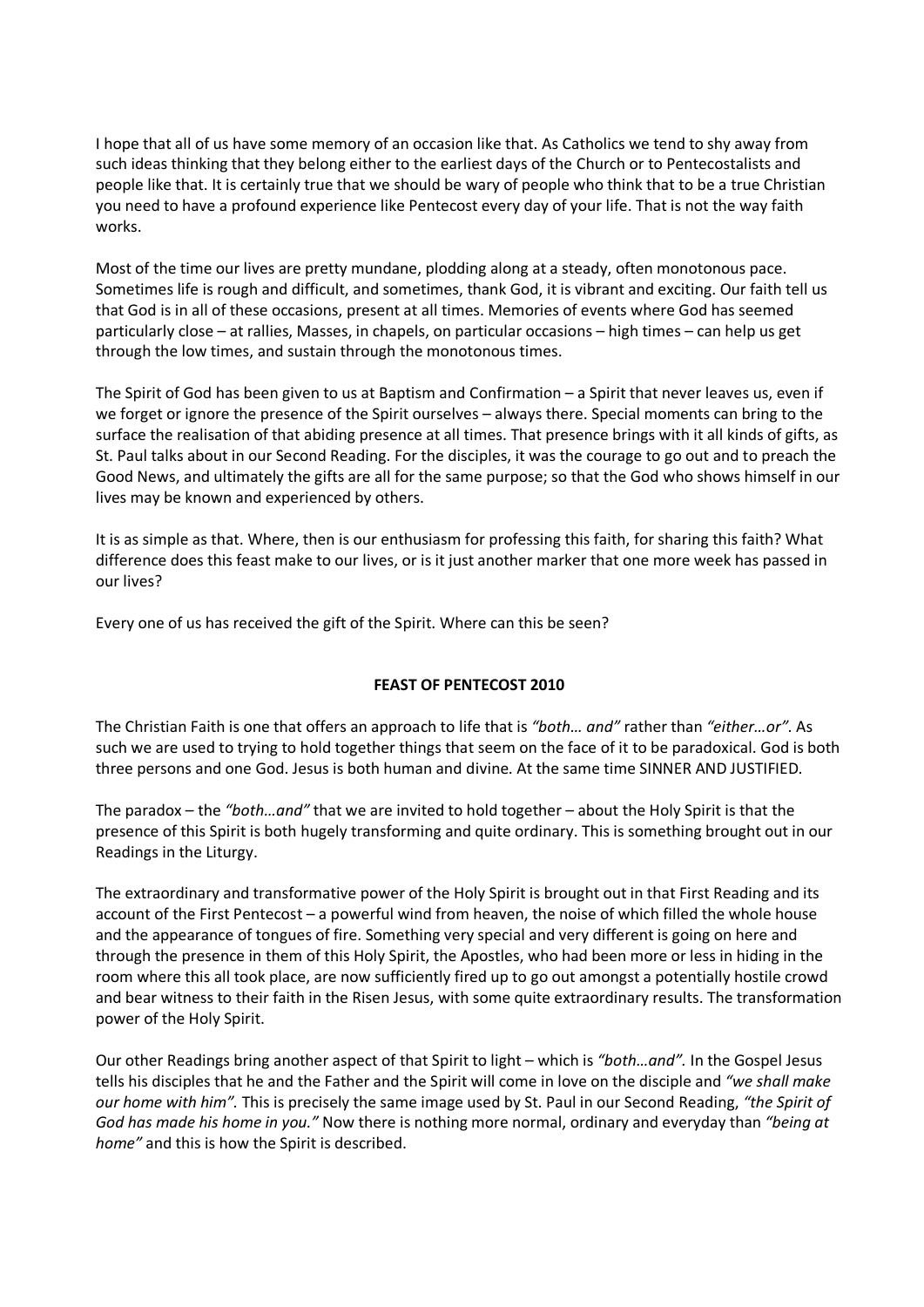The Holy Spirit, then is **both** powerful / transforming **and** makes a home in us. This, we believe, happens from our Baptism and Confirmation and no matter how far we may stray from realising and understanding that presence in us – the presence of God – Father, Son and Spirit – is never and can never be taken from us. There is never any question of someone who has rejected God for however long in their lives ever being re-baptised or re-confirmed. The very idea is nonsense. God never leaves us. It is we who leave God in some of the things we may get up to in life.

Under God's grace we come back to God, to a realization of God's abiding presence in our lives – through forgiveness received in the Sacrament of Reconciliation through our prayer and reflection.

When we come home to ourselves, realise the presence in us of the Holy Spirit, **then** the transforming power of that can be unleashed in our own ability, just like those apostles on the First Pentecost – to bear witness in our lives to the presence of the Risen Christ offering hope to our world.

God is always *"both…and".*

# **PENTECOST SUNDAY 2013**

One of the messages of this feast of the coming of the Holy Spirit is that God wants to be as easily accessible to us as possible. Realising God's presence in our lives is not complicated, it is not difficult. We don't have to go on long searches in exotic places to find God, because God is already, and always with us. As both our Second Reading and our Gospel tell us – God has come to make *"home"* with us.

It is usually we human-beings who have made this realisation of God's presence difficult and complicated because of the way we live and structure our lives. This was not meant to be, but in our sinfulness from the emergence of human-beings in evolution, we have tried to be too big for our own boots. The first eleven chapters of our Bible of the Book of Genesis, try to convey this pride, arrogance and laziness of when we are at our worst in a series of graphic stories which try to account for our current predicament. The first of these stories, about the Man and the Woman eating the forbidden fruit in the Garden of Eden, is the first and best known of these stories, but it is the last of these stories which has particular relevance for us on the Feast of Pentecost.

As the story goes, in their arrogance humankind decided to build a huge, tall tower reaching up into the heavens so that they could climb up into the heavens and take over from God – a God they no longer needed because they were so wise and clever they could do without him. The story goes on to tell us that God cursed these human-beings with different languages so that they could no longer understand one and another and so co-operate in building this tower – the Tower of Babel – or Bubble, as it is called. It's a great story which truly gives us an insight into our potential for arrogance and for complicating things.

One of the effects of the coming of the Holy Spirit on the First Pentecost was to reverse this curse and to **uncomplicate** things. The people listening to the disciples in their preaching of the message of the Good News heard them and understood them in their own language. Once again God is easily accessible to all human-beings. God has come among us as a human person in Jesus who lived, died and rose again and who has now sent his Spirit to be with us always in our lives – our own particular journeys of faith.

In the Second Reading St Paul tells his audience, *"The Holy Spirit has made his home in you"* thus fulfilling Jesus' promise in our Gospel that in their love he and the Father, *"will come and make our home with him."*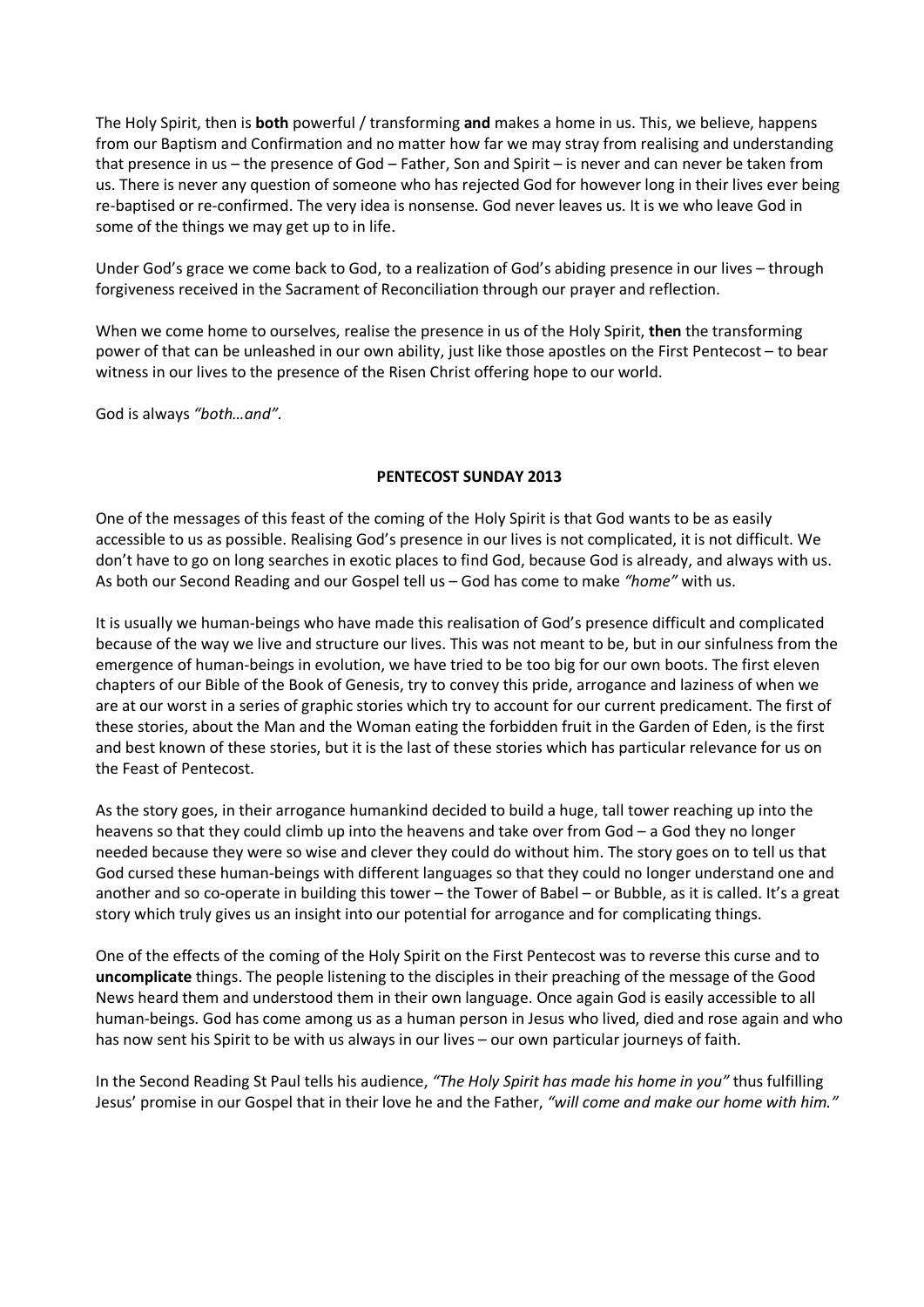Simple, accessible, right here, right now, always when we take the time to stop, to be still, to be quiet, then we will be able not so much to find God's presence in our lives as to let God find us and journey with us whatever comes our way.

# **The Feast of the Trinity**

# **TRINITY SUNDAY 2004**

I feel sure that our two New Testament Readings were chosen for this Feast because in the space of a few sentences the three persons of the Trinity came into play. For St. Paul we are reconciled with God because of what Jesus did for us and we remain in God's love because of the Holy Spirit that has been given us. In the Gospel Jesus talks about the Father and the sending of the Spirit.

It's all very neat and tidy, but it gives no hint of the decades and centuries of quarrels and fights that were to come as people tried to understand and explain this God of ours in the next generations. Whether in preaching, writing, praying or in art, disputes arose that were ultimately settled by councils, synods, and the odd army or two.

At times the doctrine of the Trinity became simply an intellectual conundrum – a mind game. I remember when first ordained talking to a priest who had trained in Rome in the 1930's. Because of his intellectual training at that time he used to dread having to preach on Trinity Sunday. In the College at that time these men training for the priesthood were there for seven years with no holiday back at home during that time – living in a very strict regime. The Senior Year were expected to practice their preaching by delivering sermons in from of the whole college. Now this was not the most sympathetic of audiences – cooped up for so long away from home they relished someone getting it wrong – a form of entertainment.

This was not an act of generosity, simply part of the game because everyone knew that there were bound to be more than three such mistakes.

Gerry's fear of preaching on this Feast was understandable, but in his later years he had got beyond this far, he said, when it finally dawned on him that it was really a Feast to celebrate God's love and especially God's love of us. The be all and end all of the Feast is not some sterile mind game.

Barriers have been something of a theme of this last week for me. Spent a few days in Berlin seeing what has happened since the Wall came down – a barrier to keep people in. The newspapers and TV have been gearing up to celebrate the breaching of another barrier with the 60<sup>th</sup> anniversary of the D-day landings. Barriers are erected because of suspicion, fear and even hatred. Although Christians have done much in suspicion, fear and hatred of others, this is not how our God is and the lesson of communion, love, inclusion and reconciliation, is one that we have to keep on learning for ourselves.

# **TRINITY SUNDAY 2007**

A rather caustic philosopher once observed that *"In the beginning God created man and woman, and ever since then, men and women have been returning the compliment!"* He was actually being rather observant. We human beings do indeed have a tendency to create images of God that **we** would like God to be.

If at heart we are angry people the God we create for ourselves is an angry God ready to exact vengeance on anyone who dares to step out of line. Why? Because if we were God that is exactly what we would do.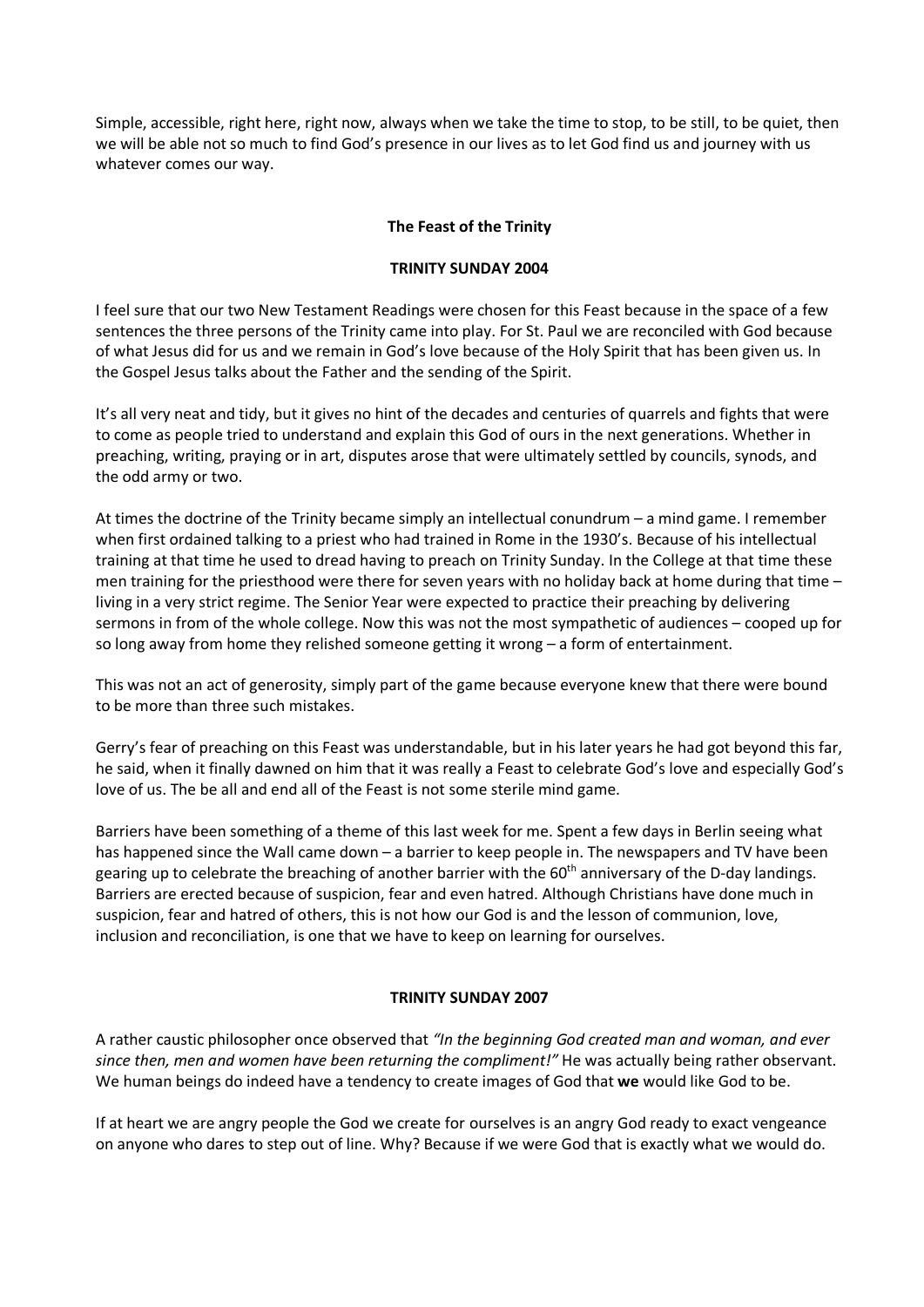We project on to other people, other things, bow we would like them to be. We give them labels, put them in pigeon-holes and categorise them according to our needs.

But the God we claim to worship does not fit any neat categories that we would like to draw up, as we can see in today's Readings.

Psalm 8, our Responsorial Psalm is a hymn to creation which marvels at all God has created – all of it *"the work of your hands"* – a God not aloof, but one willing to get his hands dirty. This comes out also in the extraordinary images in the First Reading. In parts of the Old Testament we have about *'Wisdom'* – something that is seen as a kind of forerunner of what we have come to call the Holy Spirit, and here we find wisdom,

*"at play everywhere in the world, delighting to be with the children of man and woman."*

God at play, God delighting in us – not really images that we would conjure up for ourselves.

Then almost at the opposite extreme we have St. Paul boasting about his sufferings – and finding the love of God present even there. And in our Gospel we have Jesus telling his disciples that when the Spirit comes he will lead them to the complete truth about who he is and what he has done. And here we have the most absurd picture of God that no-one would ever invent for themselves – a God who becomes one of us, even to the point of dying for us on a Cross. No-one would ever create a God like that for themselves. But that is the God revealed to us – the God we **profess** to believe in.

As youngsters most of us learned that God is everywhere. Or, to put it another way there is no situation, no circumstance we find ourselves in where our God is absent. What we need to do really is to get out of the way with our own images of what we think God **should be,** and allow God to be God in our lives – allow ourselves simply to be present to the God at play in the world – to the God who delights in us.

# **TRINITY SUNDAY 2010**

Leaving faith solely at the head level leads us into all kinds of problems, at the centre of which is our belief that there is one God in three persons. At such a level of the head this is, of course, impossible – so we swathe our belief on creed and prayer and actually concentrate on Jesus as God most of the time.

But faith is not just about head, it is about all of us – heart and gut as well. Our Readings speak to all of us – to the mind about the truth of God in the Gospel; to the heart about the beauty of creation in both our First Reading and the Psalm; and to the gut when St. Paul talks about suffering brings about patience, perseverance and hope.

At times different aspects of life present affirmation to our faith (the beauty of creation, the power of intellectual argument). At times life presents great challenges to faith – the failings of clergy to safeguard the young, the death of an innocent.

There is much more to faith than what can be present in the head.

# **Mary Oliver Swans**

*How could I help but adore them How could I help but wish*

*What we love, shapely and pure,*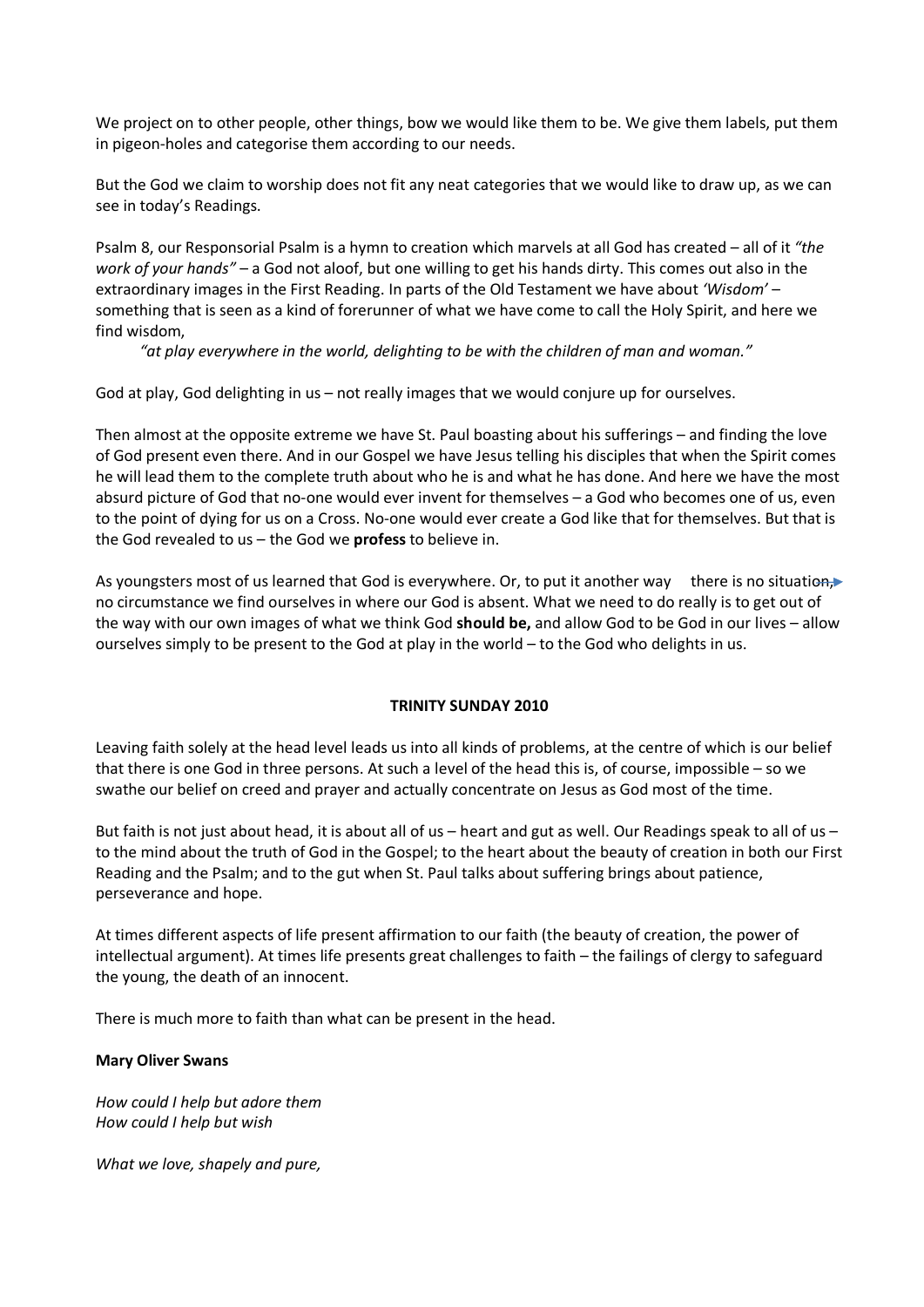*Is not to be held, but to be believed in.*

*And then they vanished into the unreachable distance.*

Faith in God - Faith in the Trinity is about love – it is about every aspect of our being. It is not to be held but to be believed in – **lived** Being in the mystery – part of it.

#### **TRINITY SUNDAY 2013**

Many of you will have heard of 'Flash-Mobbing' but many others won't have heard the term. It refers to events which take place usually in a busy town square or a bustling shopping centre, or a mainline railway station As the crowds go about their business someone will begin a dance, or a piece of music, gradually many others will join in, apparently at random, joining from among the on-lookers, until there is a great throng of people taking part in the music or the dance The crowd gathers round intrigued and enthralled by the spectacle. Then, when it ends, everybody just melts back into the crowd and 'normality' returns – 'Flash-Mobbing'.

People may have seen an event like this on TV or on YouTube or the internet and I have been directed to two in particular this week. One is a performance in a town square in Sabadell, near Barcelona of Beethoven's 'Ode to Joy', where gradually from one Double Bass player the scene grows to a whole orchestra and chorus, much to the huge delight of the local crowd.

The other is set in Antwerp Central Station, a very grand 19<sup>th</sup> century civic building with a marble-mosaic floor, great columns and grand staircases. At first you see the people on the station concourse scurrying off for their trains while the Arrivals and Departures are announced. Then, suddenly what comes over the P.A. system is Julie Andrews signing the 'Do-Re-Me' song from the Sound of Music. First one guy and a young girl start to dance, others gradually join them. Children flow down the grand staircase on to the concourse and join in the fun – ultimately there are about 200 dancers in all.

But it is the reaction of the on-lookers which is fascinating. Bewilderment, puzzlement, wide-eyes, smiles, mobile phones out taking pictures, people stopping in their tracks to witness what is going on, some trying to join in the dance. There is one guy – and there is always one – who takes absolutely no notice of the whole thing and clearly has nothing else in mind but catching his train. But everyone else is absolutely enthralled. For a few minutes their busy lives, scurrying for trains to get home or whatever, is put on hold, suspended and they are caught up in the spectacle, in the moment, and then the song finishes, the mob melts away, and 'normal services are resumed.'

What, you may well ask, has all that to do with the Feast of the Trinity? Our Readings today are full of images about God – trying to describe who God is. Some of it is in poetry, some of it, like St Paul in the Second Reading comes in the form of intricate analysis. Outside the Bible St. Patrick used the Shamrock, St. Boniface used the Fir Tree, and an Orthodox Jew Artist used the image of three angelic-looking men sat at a table. Words and images abound but in the end they all fail because God is much more than all of them.

What we get are glimpses which for a while give an insight into a connection with this God of ours. Notice these last few lines of our First Reading

*"I was by his side a master craftsman delighting….ever at play…"*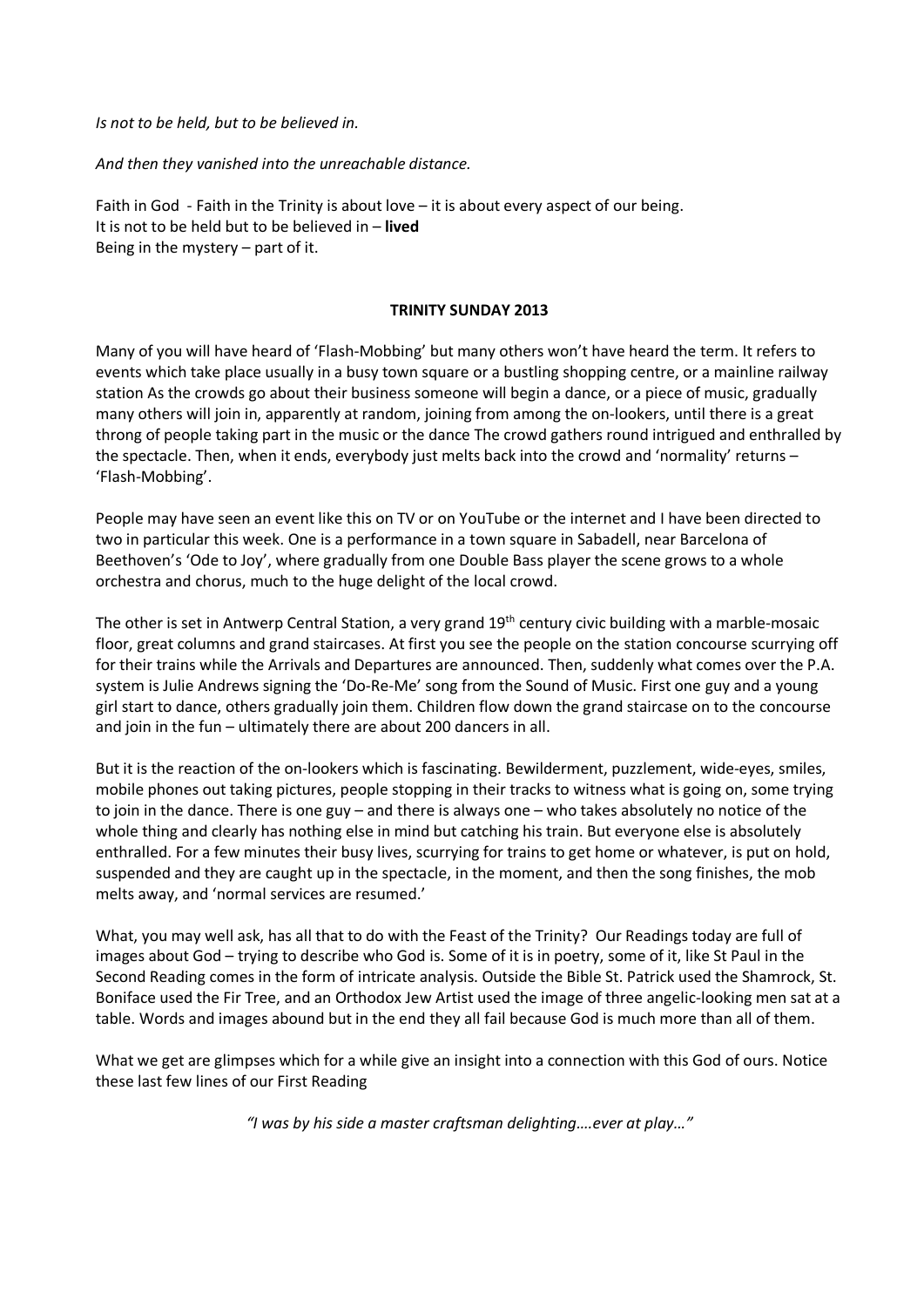It's reminiscent of what happens to the on-lookers in that Flash-Mob from the Sound of Music. Delighting at the play going on in front of them, caught in wonder, caught in the moment oblivious of anything else. The same, hopefully, happens to each of us, from time to time, as we catch a glimpse of the God who is Father, Son and Holy Spirit.

#### **TRINITY SUNDAY 2016**

As I am sure you know in the Ancient World each civilization had its own gods and goddesses. They had many of them: a sun-god, a moon-goddess, a god of fire and so on. The people of Israel were strange and unique in that world they believed in only one, all powerful God. In the other civilizations they believed that their gods were often at odds with each other, falling out over petty jealousies and rivalries and woe betide any mere mortal who was unlucky enough to get caught in the cross-fire. These were not nice people and mortals were rightly very scared of them, having to offer them sacrifices all the time to appease their wrath.

This did not happen with the God of Israel, but such was the mind-set of people in the ancient world it was difficult for people to believe this. So it is in both parts of our Bible that when God makes an approach to someone, usually through the ministrations of an angel, the first words spoken are always, "Do not be afraid." This was a very different image of God from every other civilization and became unique when God took on human nature in his Son Jesus Christ. Now even if you are not very comfortable with the idea of calling the Father, "Daddy", as Jesus does in the prayer which he gave his disciples, the Our Father, nonetheless that person is still referred to as "Father" – a loving, approachable person. This is why St Paul could write in our second reading today, "The love of God has been poured out into our hearts by the Holy Spirit which has been given to us." This God, as our readings have been pointing out in the last few weeks has made "home in us" – with us, in us at ever step of our journey through life.

Our first reading referred to "the Wisdom of God" crying out. This Wisdom is often seen as a kind of embryonic idea of the Spirit of God, and notice what that Wisdom was saying, "I was… ever at play in his presence, at play everywhere in his world, delighting to be with the sons of men (delighting to be with humankind)." "Playing", "delighting" these are images of God unlike any other faith, and certainly in sharing fully in our life, as God does in Jesus, is absolutely unique and is done for one reason and one reason alone:- love, God's absolute, unconditional love for humankind.

Of course that love has a purpose. It is not shared with us as an end in itself, simply to be wallowed in. Rather it is given to us to enable us to engage in the great project that Jesus talked about throughout his ministry:- building the Kingdom of God. From what Jesus says, and how he acts and interacts with people, we know that this Kingdom is about building bridges between people, bringing things like healing, peace, hope, justice, fairness and so on into the world. This is the project, the task, we have been given. It is something already begun in Jesus' life, death and Resurrection, and this enables us to respond to the call to engage in this great project.

As we celebrate this Feast of the Trinity at the point where we return in our liturgy to Ordinary Time, after the high celebrations of Lent and Easter, we are reminded once again to see all of Jesus' ministry as an expression of God's love for us and as an invitation to follow – to take up our part in the great project of building God's Kingdom.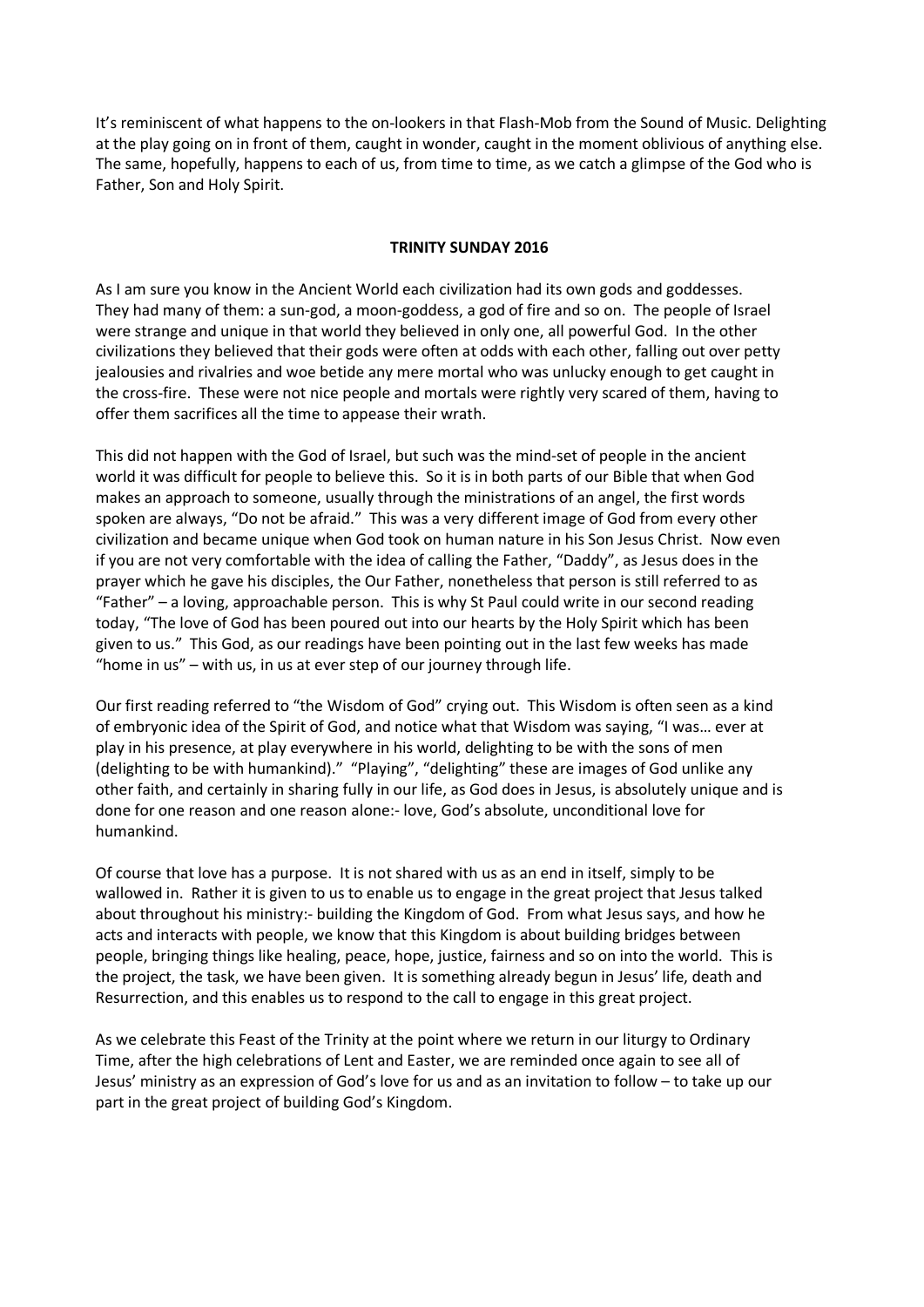## **CORPUS CHRISTI**

# **FEAST OF THE BODY AND BLOOD OF CHRIST 2007**

I'm not sure if you are aware of this or not but for over six months now, most of our Sunday celebrations have been high season, high Liturgy, as it were. Beginning with Advent we then moved into Christmas - a short little piece of Ordinary Time – then straight into Lent, Holy Week, Easter and Pentecost. Next week, thank goodness, we take things down a bit and go into the green vestments of Ordinary Time until the end of November, until the whole cycle begins again. No doubt by then I'll be fed up of Ordinary Time, but just now I yearn for it.

You see, most of the time we do not live at the high peaks associated with great celebrations in our lives. Every day is not Christmas, Easter, a birthday or an anniversary – it is an ordinary day. We are, however, invited especially to be aware of the God who is present to us in these ordinary times, just as much as this same God is present in the times of high celebration, and indeed tragedy also.

The connection between the two – the ordinariness of life and the extraordinariness of God's presence – can be made in a number of ways – most notable in our prayer life But on this Feast of the Body and Blood of Christ we give thanks to God for something God has made available on a weekly, even a daily basis, on this journey through life – the Eucharist.

Here we have ordinary materials, bread and something that has become much more common in this country in the last 30 years – wine. Bread – a basic foodstuff; Wine, a signal for celebration – become Jesus' Body and Blood for us to nourish us on our journey.

St. Paul reminds us in our Second Reading of the origin and focus of all this - The Last Supper and Jesus' Death on the Cross. Our Gospel reminds us that this is part of the miraculous generosity of our God who wants to make sure that all people are fed and satisfied.

In sharing in the Eucharist, in receiving Christ's Body and Blood, we share in Jesus' Death and Resurrection. We share in the generosity of our God, and are fed, nourished for our journey through life in which we are invited to share the generosity that we have received with those who go hungry and thirsty on a daily basis.

Today on this Feast, in **this Eucharist** we give praise and thanks to our God for this great gift of his Son in Holy Communion.

# **FEAST OF THE BODY AND BLOOD OF CHRIST 2010**

In what Jesus does in that Gospel St. Luke gives us a pattern not only for the celebration of the Eucharist but also for how the Eucharistic Community should shape its ministry. There are, in fact, two sets of patterns offered in this Gospel passage.

The second pattern is probably the most familiar one – outlining the celebration of the Eucharist and it is very simple: - Jesus took, blessed, broke and gave – here the bread and the fish, in our Eucharist the Bread and the Wine. The actions go further than merely describing what the priest does during the Eucharistic Prayer with the bread and then wine in invitation of Jesus. What Jesus does in that Gospel passage and what the priest does at the Eucharist is what Jesus did once and for all with his Body and Blood on the Cross – taken, blessed, broken and given for us, for our salvation.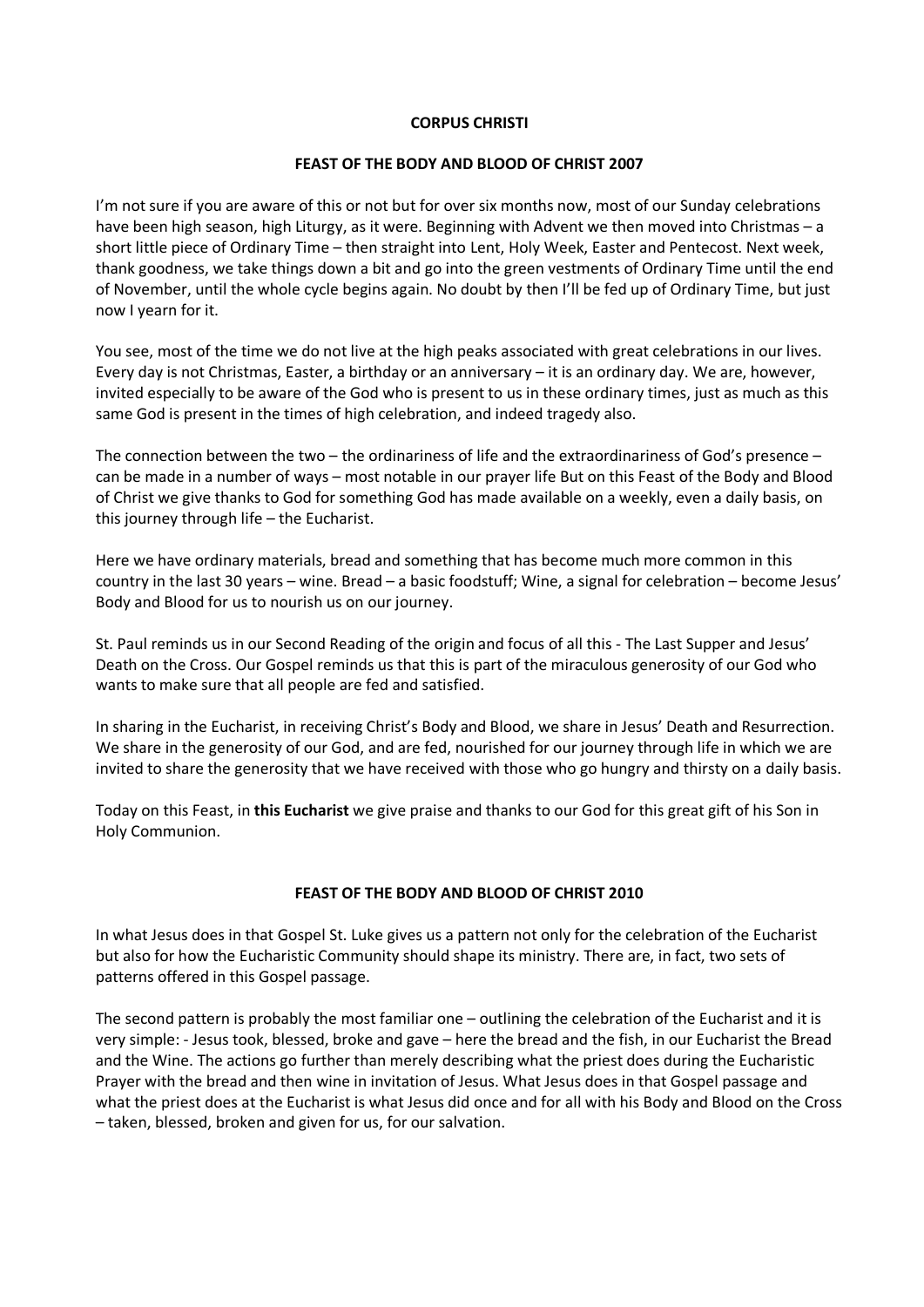The first pattern offered in the Gospel also tells us something about the shape of the Eucharist, but it also tells us something about the point and purpose of the people who gather to celebrate this ritual. Notice what Jesus does: - he welcomes the crowd, teaches them, offers them healing and satisfies their hunger.

Here is the wider pattern of our Eucharistic celebration – creating and making welcome; healing and forgiving; reflecting and teaching; satisfying hunger.

At an even broader level here is the pattern of what any community celebrates this ritual – an Eucharistic Community should be about: - offering a welcome to all, offering healing, forgiveness and reconciliation; offering opportunities for reflecting on and teaching about the mysteries of our faith; and reaching out to satisfy hungers of all kinds – hunger for knowledge, for healing, for basic food and water in developing countries; and so on. It is all part of the pattern of the Eucharist we see in today's Gospel.

I think that it is going to be very important to bear this pattern, or shall we say *"Patent"* for a Eucharistic Community, in mind over the coming weeks and months.

Bishop Cunningham has written to all the parishes of the Diocese inviting us to take part in discussing and reflecting on how we might move forward in planning for the future. The first three topics to be looked at are:-

> New Structures Formation for All Spiritual Formation.

A meeting will take place at St. Robert's on  $19<sup>th</sup>$  June (10.30am – 3.30pm). The Bishop would like as many people as possible from the Diocese to come along and share their thoughts.

Whatever the outcome of these discussions – the pattern of whatever emerges needs to be about Welcome, Healing, Teaching and Satisfying hungers.

# **FEAST OF THE BODY AND BLOOD OF CHRIST 2013**

Each of our four Gospels gives an account of that miracle of the loaves and the fishes, and while they all agree on the main details of what took place each has a little personal detail that gives a particular insight into Jesus' ministry. In today's account from St. Luke's Gospel, it is a very specific introduction to the story which lends insight into what Jesus is about. Notice the four actions on Jesus' part in the build up to what happens:-

- He welcomes the crowd
- He talks to them about the reign of God
- He heals the sick
- And finally he feeds the hungry.

Each of these is an aspect of Jesus' ministry and it tells us that Jesus' message relates to the whole of our lives, not just a little piece of them to which we might give the label *'religious'* or *'spiritual'*, as if nothing else mattered to God.

No, there is no aspect of life which is left untouched by the Gospel message and the call to discipleship. Emotional needs are addressed by welcome and hospitality; spiritual needs by teaching; and physical needs by healing and feeding. Everything included, nothing left out.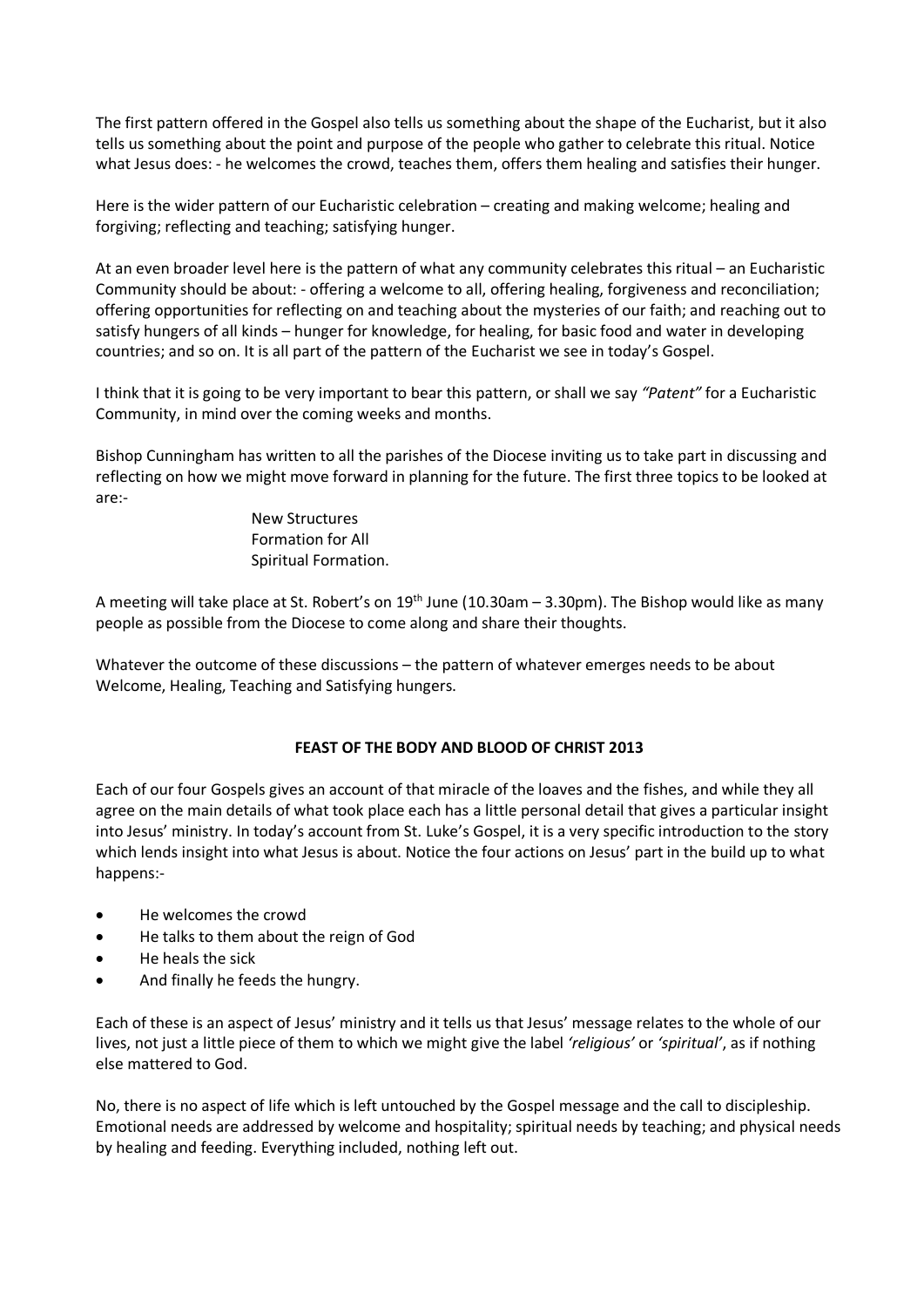So we can take it that the Eucharist – Jesus' Body and Blood which we honour and celebrate in a very special way on this Feast Day - is food to nourish and sustain us in all of these area as we try to follow in Jesus' footsteps, trying to imitate his way of being.

Last weekend I came across a sentence in a book I was reading that caused me to stop and think over what point the author was making in a very blunt way. The sentence reads, *"The reason why we have to keep coming back to church each Sunday is because last Sunday's message did not work at any deep level."*

Now that can be read as a criticism of our general attitude when we come to church - and in some ways it is – but, I think more importantly, it is a simple statement of fact: the message that we are presented with in Jesus' ministry, in his life, death and resurrection, is so enormous and its meaning and effect so allencompassing, that we cannot possibly take it all on board in one go. In fact, it takes a lifetime, and more to come to terms with it, to integrate it into the whole of our lives, the whole of our being.

Whether it is the message of the presence in us and among us of the Holy Spirit which we celebrated a couple of weeks ago at Pentecost, or the all-consuming love of the God who is Father, Son, and Spirit which we celebrated last weekend on the Feast of the Trinity – taking this on board is a lifetime's work, and like everything else in life, it needs to be nurtured and nourished. It is why we come back to reflect on these things regularly – every year.

Nurtured and nourished by constant reflection on Jesus' message day by day, week by week, and month by month in the Scriptures – and equally nourished and nurtured by frequent feeding on the Body and Blood of Christ – given by Jesus at the Last Supper precisely for this reason.

Just as Jesus welcomes, teaches, heals and feeds – and does so in many different ways – so we, the disciples of today, are called to do the same, fed by His Body and Blood.

# **FEAST OF THE BODY AND BLOOD OF CHRIST 2016**

The complete actions of Jesus in that Gospel passage are very similar indeed to those used every time we celebrate Mass. Notice how Jesus, "made the crowds welcome," "talked to them about the kingdom of God", "cured those in need of healing", and then "took bread, blessed it, broke it, and gave it" to the assembled crowd. There in a nutshell is the basic structure of our Mass – something which has been celebrated in many different forms, but with that same basic structure ever since Jesus commanded the apostles to "Do this in memory of me", at the Last Supper.

When we gather the Lord welcomes us, just as he did the crowd, "The Lord be with you", and invites us to his table. As we then confess our sins we receive the healing and forgiveness that we need, as indeed Jesus did with that crowd. In our Scripture readings Jesus talks to us today about the Kingdom of God, just as he did back then. Finally in our liturgy of the Eucharist, at the Offertory, in the Eucharistic prayer, and the Communion that follows, bread is taken, blessed, broke and given to us – his body and blood as St Paul reminds us in our Second Reading today.

Today, on this feast of Corpus Christi, we give particular thanks for this great gift – the greatest gift indeed - that Jesus gave us and are reminded how important our celebration is as we continue on our journey through life. Jesus' Body and Blood are offered to us as food for this journey – the sustenance to keep on going with the task that we now have of building God's Kingdom today.

Many centuries ago St Augustine was teaching new members of the congregation at his church in North Africa about the Mass. These people had been baptised, confirmed and received Holy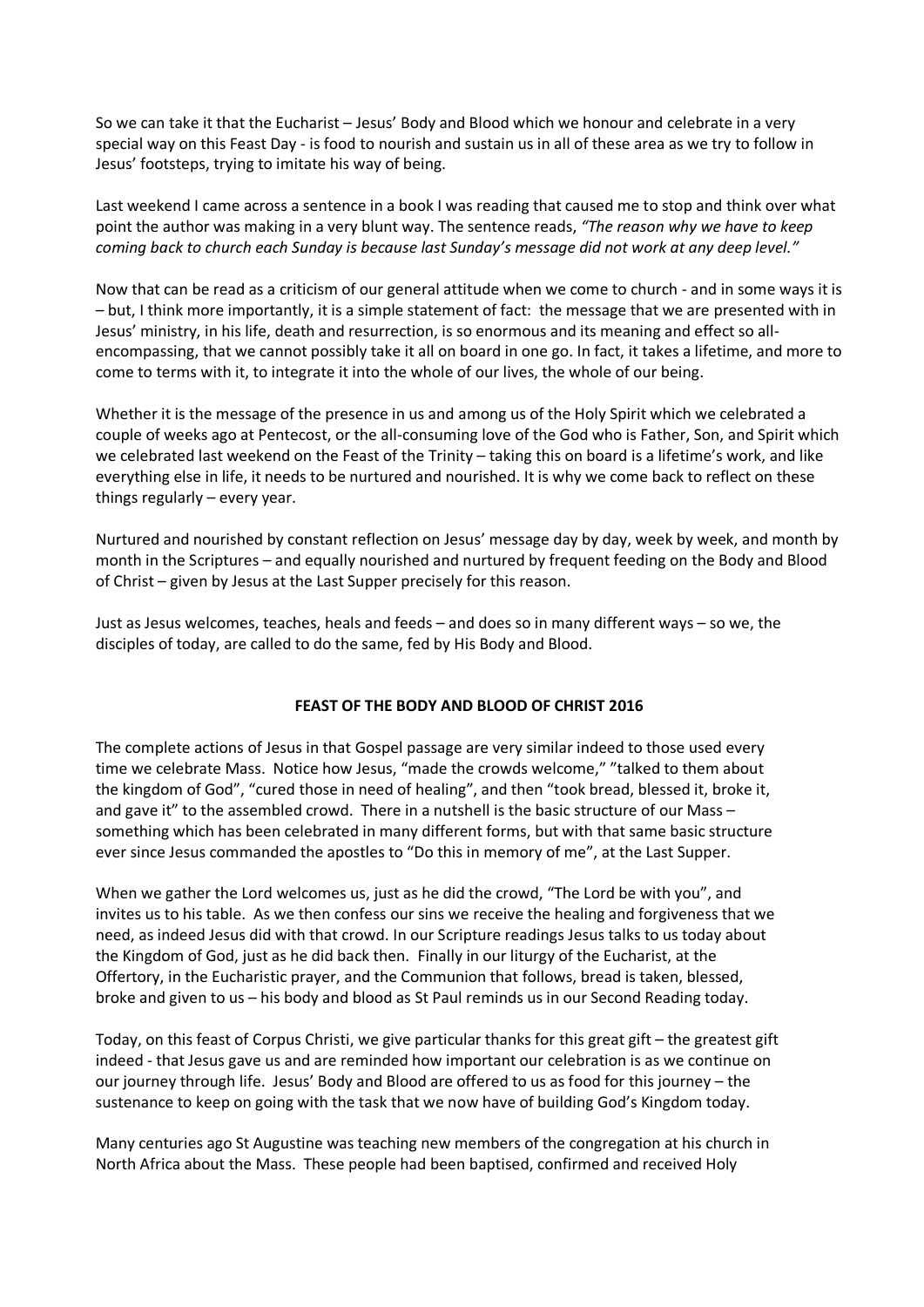Communion for the first time at the Easter Vigil Service the night before. On Easter Sunday morning they returned to church for another celebration of the Eucharist and Augustine points out a few things for them to think about. When he describes that part of the Mass immediately before Holy Communion when the priest holds up the consecrated host and chalice Augustine says,

"See what you are. Receive what you are. Become what you receive."

"See what you are"… You are already the Body of Christ, the Church, and what the priest is showing you is also the Body of Christ, in the form of the consecrated bread. "Receive what you are"… Receive this same Body of Christ in order to, "Become what you receive." Although we are already, from our baptism, members of the Body of Christ, the Church, we are far from being complete, wholesome members all of the time. We need help, support and nourishment to grow more and more like Christ… to grow more and more into people who are truly living our lives as members of God's Kingdom, supporting each other and helping others to see God's Kingdom present, and at work in what we do and say.

In celebrating Corpus Christi, we remind ourselves of this calling to become more like Christ in response to receiving the great gift of his Body and Blood.

# **FEAST OF THE BODY AND BLOOD OF CHRIST 2019**

That Gospel passage comes immediately after the Twelve had returned from the preaching mission that Jesus had sent them on. They are both excited to share what has happened, but at the same time they are exhausted by their efforts and want nothing more than to rest but, as they say, there is no rest for the wicked, a crowd has followed them and the needs of others always have priority in Jesus' ministry and he immediately welcomes these intruders.

Now, those of you who have read Dom Henry Wansborough's reflections on today's Gospel in the Wednesday Word will recognise the angle I am coming from. Dom Henry points out that, whilst we might presume that the Gospel on this Feast would give us one of the accounts of the institution of the Eucharist at the Last Supper, perhaps rather strangely we are instead given this account of the Feeding of the Five Thousand. In fact, however, when we look into what goes on here we find that it does indeed tell us much about what our celebration of Mass – our Eucharist – is all about.

We know from the accounts in the other Gospels that the Feeding – sometimes referred to as the Miracle of the Loaves and the Fish – took place at the time of the Passover. That is in itself significant because at the Passover the following year Jesus will, indeed, institute our Eucharist: the replacement for the most important ritual in the Jewish calendar when they celebrate their liberation from slavery in Egypt. The Christian celebration will now be centred on the freedom from slavery to sin of all people, won in Jesus' Death on the Cross.

What happens in the account of the miracle is precisely the pattern of how we celebrate Mass each week: we gather and are greeted, we hear about the Kingdom of God in our Readings, we are offered healing (the forgiveness of our sins). As in the fours steps of Jesus' action in the account of the miracle, so bread is 'taken, blessed, broken and given' for people to eat.

In our Gospel we are told that Jesus 'welcomed' the crowd, talked to them about the kingdom of God, offered healing to all who needed it, had a real concern for the hunger of these people so, with what seemingly very little that was available he took, blessed, broke and distributed it among the people. Perhaps rather more symbolically 12 baskets of leftovers are collected which,